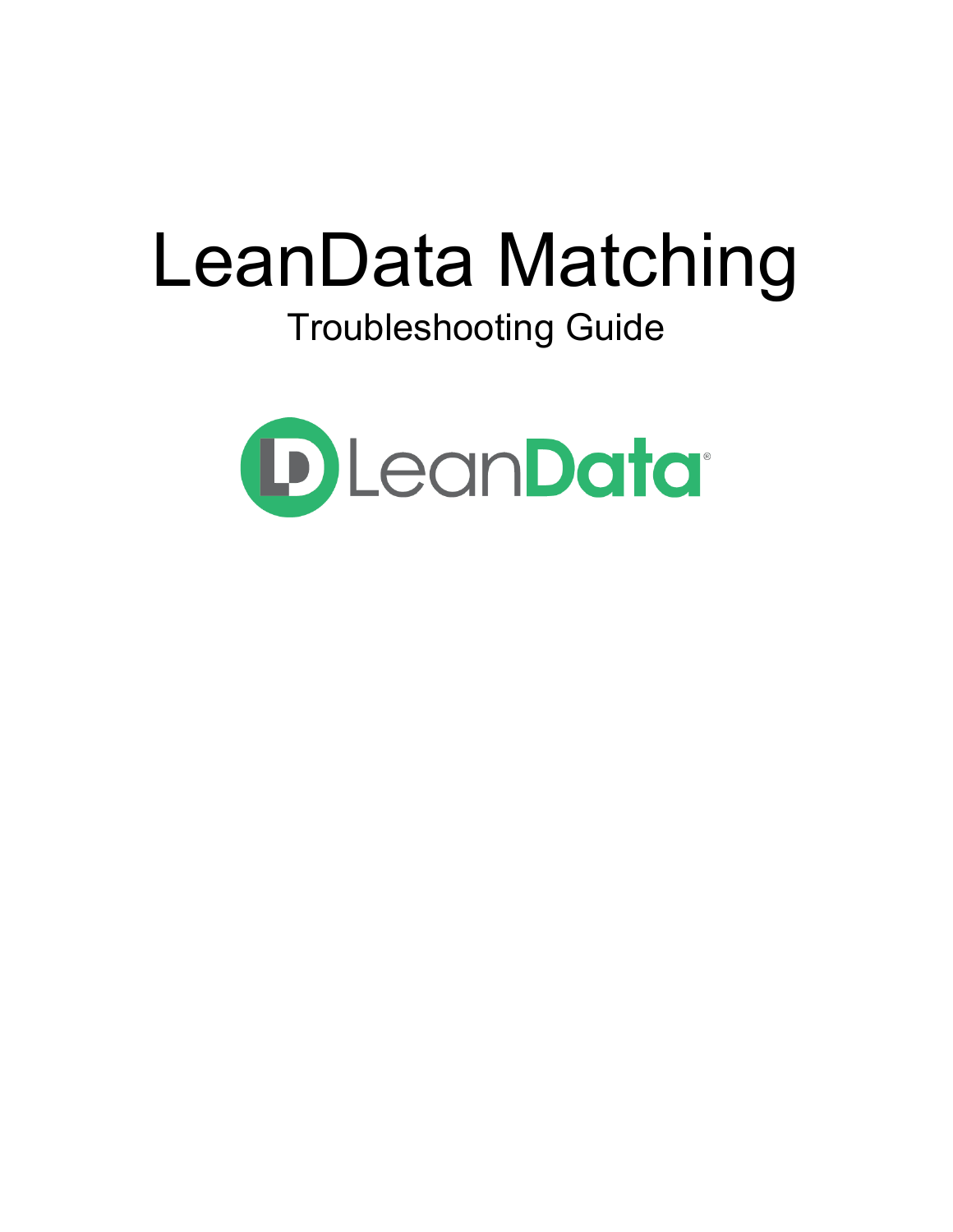

| <b>Overview</b>                    | 3              |
|------------------------------------|----------------|
| <b>Tagging Preview</b>             | 3              |
| <b>Tiebreakers and Filters</b>     | 5              |
| <b>Tiebreaker Rules</b>            | 5              |
| <b>Taggings Settings</b>           | 5              |
| <b>Tagging in Match Nodes</b>      | 6              |
| <b>Filters</b>                     | $\overline{7}$ |
| <b>Audit Logs</b>                  | $\overline{7}$ |
| <b>Domain Matching</b>             | 9              |
| <b>Preserved Manual Updates</b>    | 10             |
| <b>Incorrectly Converted Leads</b> | 10             |
| <b>Summary</b>                     | 10             |

© 2020 LeanData Inc. All rights reserved. LeanData is a registered trademark.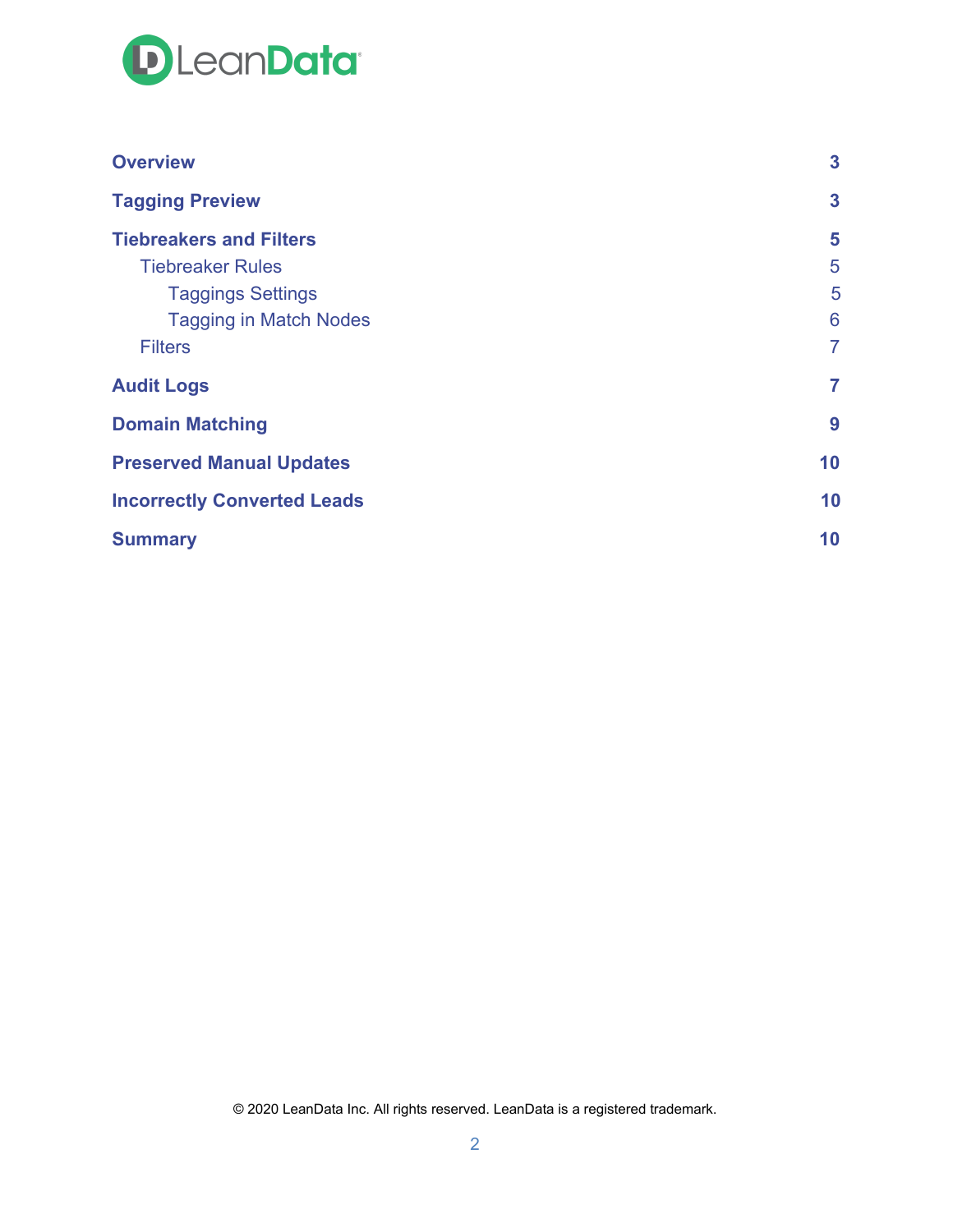

## <span id="page-2-0"></span>**Overview**

In a complex system like LeanData, with automation and many configuration options, it is possible to have Leads matched to the wrong Account based on configuration options. The most common question LeanData Admins get around matching is "why did I get this Lead?" There are a number of different reasons for why Leads could be matching into the wrong Account. This guide will provide details on how to troubleshoot matching issues.

Here are areas to check when troubleshooting Lead matches:

- Check the Lead in Tagging Preview
- Check your tie-breaker rules
- Check for filters affecting the matching
- Check the Audit Logs
- Check to see if Domain Matching has been turned on
- Check for previous Leads that matched to the Account

# <span id="page-2-1"></span>Tagging Preview

Tagging Preview will run a real time match to check which Account a Lead would be tagged with if Tagging were run right now. It will additionally show you which Accounts (if there are 2 or more) were potential matches and which Accounts were filtered out. It will also show which tie-breakers impacted the selection of the best matched Account.

Before accessing Tagging Preview, you will need the Salesforce ID of the Lead. This ID can be found in the Url of the Lead Record, as a 15 or 18 character string at the end of the url.

salesforce.com/00Q2M000014gYKe

You will need to copy this ID, so it can be pasted into the Tagging Preview feature.

#### **To access the Tagging Preview feature:**

- 1. Open the LeanData Admin tab.
- 2. Click on Matching to expand the menu.
- 3. Click on Tagging Preview.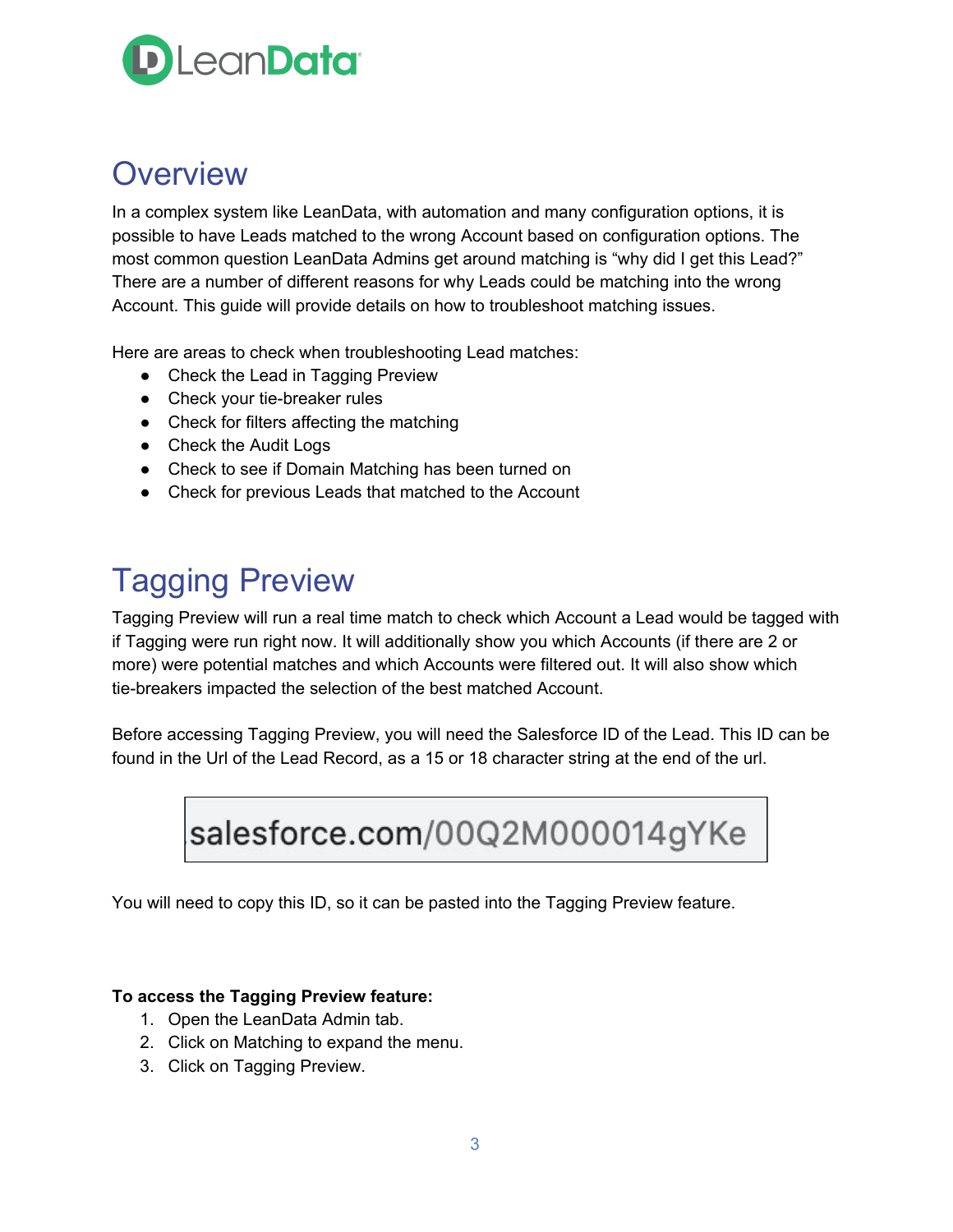

| D LeanData                                                                                        |                                                                                                                                                                                           |
|---------------------------------------------------------------------------------------------------|-------------------------------------------------------------------------------------------------------------------------------------------------------------------------------------------|
| Home<br>Matching<br><b>Tagging Preview</b>                                                        | <b>Matching</b><br><b>Tagging Preview</b><br>Preview real-time Lead-to-Account match results based on the defined Tagging Tiebreaker rules. Learn more about the uses of Tagging Preview. |
| <b>Tagging Settings</b><br><b>Account Scoring</b><br><b>List Analyzer</b><br><b>Buyer Persona</b> | Enter a Lead ID in the field below, then click the Preview Matches button.<br><b>Preview Matches</b><br>Enter Lead ID                                                                     |
|                                                                                                   |                                                                                                                                                                                           |

#### **To use Tagging Preview:**

- 1. Paste the copied Lead ID into the field provided.
- 2. Click Preview Matches.The screen will reload with the audit information.

| Enter a Lead ID in the field below, then click the Preview Matches button.                                                                                                                         |                                                                                                                                                                                                                                     |                                                                                                                                                                                                                                                                                                                                                                                                                                                                                       |  |  |
|----------------------------------------------------------------------------------------------------------------------------------------------------------------------------------------------------|-------------------------------------------------------------------------------------------------------------------------------------------------------------------------------------------------------------------------------------|---------------------------------------------------------------------------------------------------------------------------------------------------------------------------------------------------------------------------------------------------------------------------------------------------------------------------------------------------------------------------------------------------------------------------------------------------------------------------------------|--|--|
| 00Q2M000014gYKe                                                                                                                                                                                    | <b>Preview Matches</b>                                                                                                                                                                                                              |                                                                                                                                                                                                                                                                                                                                                                                                                                                                                       |  |  |
| Lead                                                                                                                                                                                               | Path                                                                                                                                                                                                                                | Outcome                                                                                                                                                                                                                                                                                                                                                                                                                                                                               |  |  |
| Name: Kevin Au<br>Company: LinkedON<br>Email: ka@linkedin.com<br>Website:<br>City:<br>State:<br>Postal Code:<br>Country: United Kingdom<br>Processed At: 2020-10-02 08:46:06 AM SST<br>> More Info | <b>Match: Lead2Account</b><br><b>Tagging Preview</b><br><b>Chosen Matched Account: Linkedin</b><br>$\vee$ Matched Accounts (1)<br>Linkedin<br>$\vee$ More Info<br>> Filtered (Excluded) 0 of 1<br>Edge: Match<br><b>End of Flow</b> | <b>MATCHED ACCOUNT - Linkedin</b><br>annualrevenue:<br>billingcity: Sunnyvale<br>billingcountry:<br>billingpostalcode:<br>billingstate:<br>billingstreet:<br>createddate: 2019-04-30T19:47:35.000Z<br>id: 0012M0000292XhcQAE<br>industry:<br>lastactivitydate:<br>Id emaildomains c: 0012M0000292XhcQAE<br>w:linkedin.com<br>name: Linkedin<br>numberofemployees:<br>owner.isactive: true<br>owner.name: Kevin Test<br>ownerid: 00541000000RSHQAA4<br>phone:<br>website: linkedin.com |  |  |

When the preview has run, you will see the results at the bottom of the page. The preview will show you the following:

- The Lead that was previewed.
- Any potential matched Accounts.
- The factors that filtered out or deprioritized matched Accounts.
- The Outcome of which Account is currently the best match.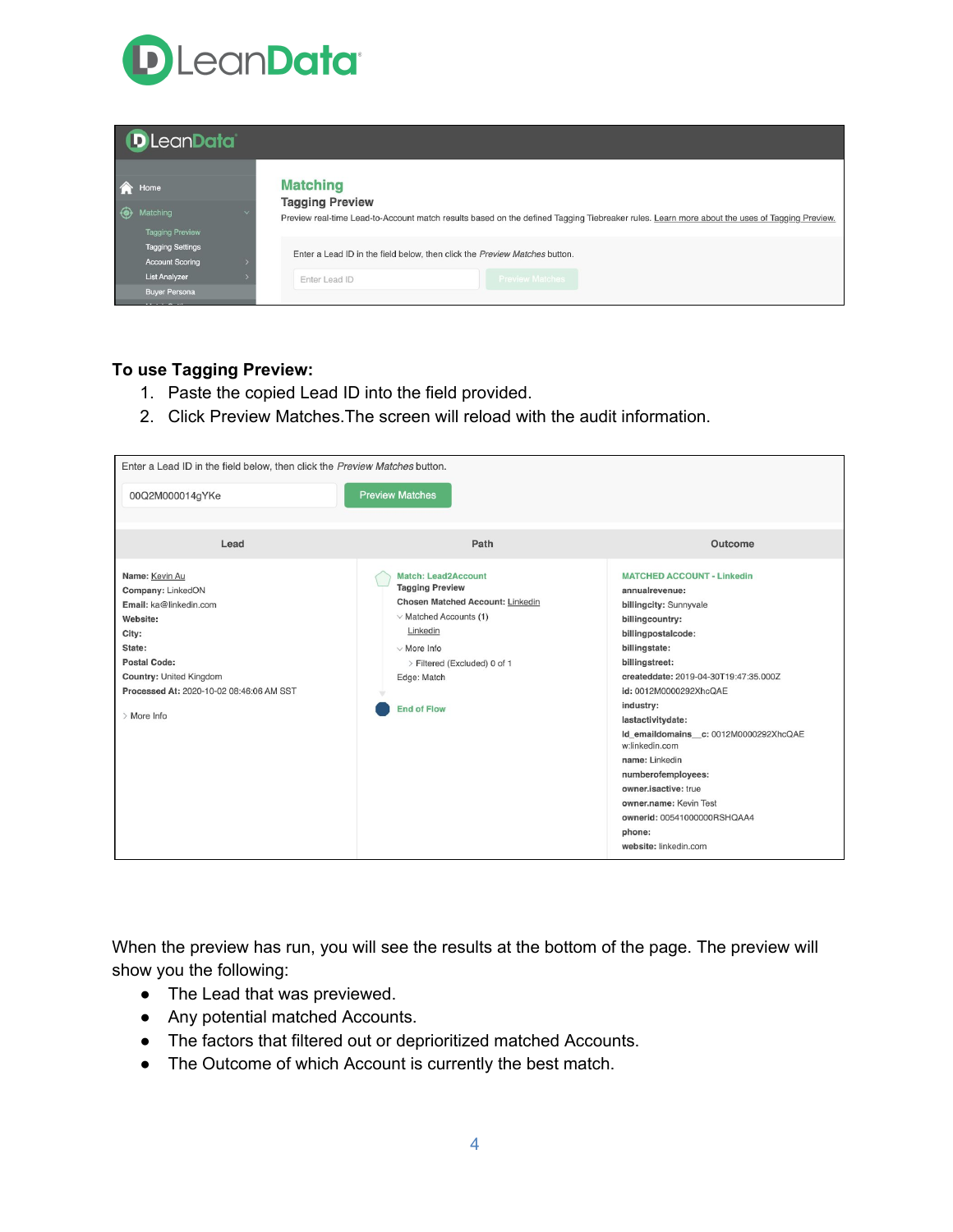

**Please Note**: Tagging Preview shows how the Lead would be matched if the matching occurred at the current time. It will not show any historical match information. Any discrepancies usually means that your matching settings were changed sometime after the Lead was last tagged.

## <span id="page-4-0"></span>Tiebreakers and Filters

Tiebreakers and Filters, used when matching Leads to Accounts, can affect how matching can work. Filters control which Accounts are used for matching. Tiebreaker rules affect matching when there are more than one potential Account matches. Tiebreakers pick the best match based on your needs.

## <span id="page-4-1"></span>Tiebreaker Rules

You may run into situations where your Lead matches against multiple matched Accounts but routes into the wrong Account due to your Tiebreaker rules. Tiebreakers are found on the Tagging Settings page and in Match Nodes in LeanData Router.

## <span id="page-4-2"></span>Taggings Settings

### **To view your Tiebreakers Rules:**

- 1. Open the LeanData Admin tab, as needed.
- 2. Click on Matching to expand the menu.
- 3. Click on Tagging Settings. The Tagging Settings page will be displayed. Any Tiebreaker rule settings will be displayed under the heading, Matched Account Tiebreaker Prioritization Rules.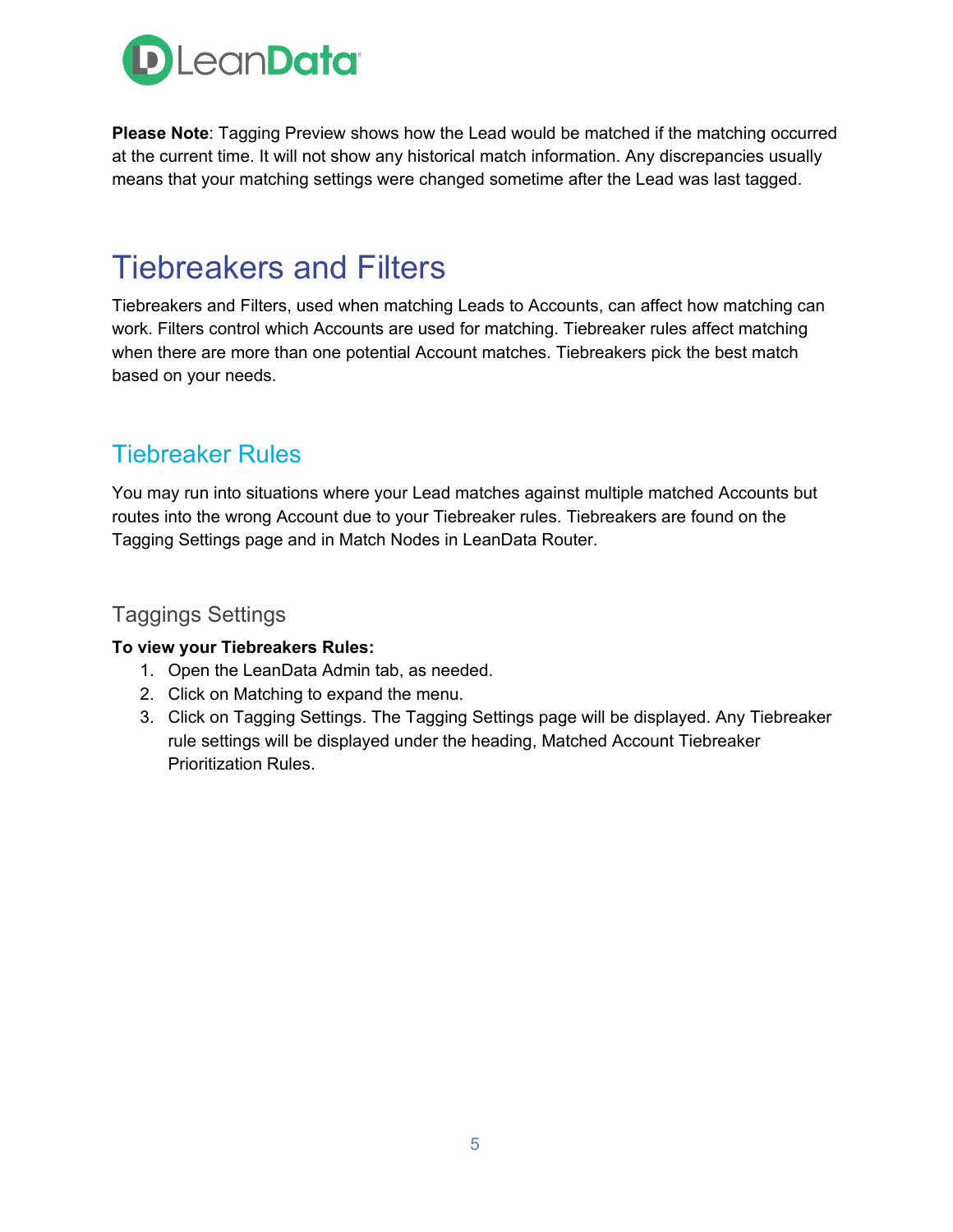

| <b>Matched Account Tiebreak Prioritization Rules</b>                                                                                                                                                                                |                   |
|-------------------------------------------------------------------------------------------------------------------------------------------------------------------------------------------------------------------------------------|-------------------|
| <b>Prioritize Matched Accounts</b><br>Specify Tiebreaker Rules in cases where LeanData finds multiple matched Accounts for a single Lead. Matched Accounts will go through the tiebreaker rules until a single Account is selected. |                   |
| $\leftarrow \rightarrow$<br>(Billing Country equals Country) AND (Billing State/Province equals State) AND (Billing Zip/Postal Code equals PostalCode)                                                                              | $-$               |
| $\leftarrow \rightarrow$<br>(Billing Country equals Country) AND (Billing State/Province equals State)                                                                                                                              | e                 |
| $\leftarrow \rightarrow$<br>(Billing Country equals Country)                                                                                                                                                                        | $(-)$             |
| ← Number of Children* MAX                                                                                                                                                                                                           | e                 |
| ← Number of Opportunities* MAX                                                                                                                                                                                                      | e                 |
| ← Number of Contacts* MAX                                                                                                                                                                                                           | $(-)$             |
| ← Last Activity MAX                                                                                                                                                                                                                 | e                 |
| $\leftarrow \uparrow \rightarrow$<br><b>Created Date MIN</b>                                                                                                                                                                        | $\left( -\right)$ |

In this section you can check to see if your tiebreakers have been modified in any way that would affect your matching.

For more information on managing your tiebreakers, please refer to the Matching Tagging Overview Guide:

[https://leandatahelp.zendesk.com/hc/en-us/articles/360016337754-Matching-Tagging-Overview](https://leandatahelp.zendesk.com/hc/en-us/articles/360016337754-Matching-Tagging-Overview-Guide) [-Guide](https://leandatahelp.zendesk.com/hc/en-us/articles/360016337754-Matching-Tagging-Overview-Guide)

**Please Note:** Tagging tiebreakers only affect matching if there are multiple potential matched Accounts after the Tagging filters are processed.

## <span id="page-5-0"></span>Tagging in Match Nodes

Each of the Match Nodes in a LeanData Router Graph includes Tagging Tiebreakers. These Tiebreakers are set for each match node. We will discuss the Router Graphs later in this document.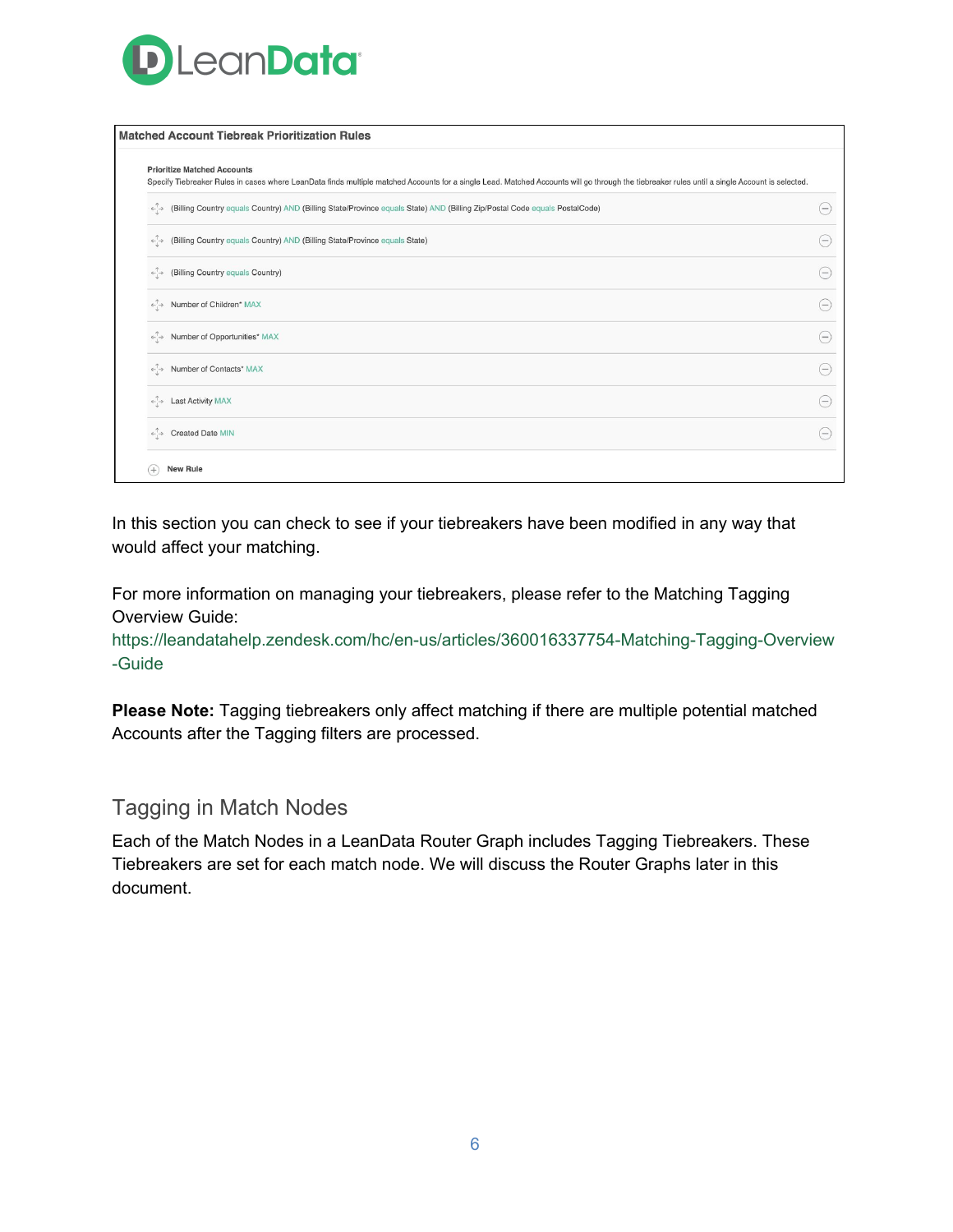

## <span id="page-6-0"></span>**Filters**

Filters can be found on the Tagging Settings page under Advanced Options and in LeadData Router like Tiebreakers. If you are excluding certain Accounts with filters, it's possible that the next closest match is what your Lead is routing to. Filters are commonly used to ignore things such as Accounts owned by certain individuals.

| <b>Advanced Settings</b>                                                                                                                |                                         |
|-----------------------------------------------------------------------------------------------------------------------------------------|-----------------------------------------|
| <b>Filter Matched Accounts</b><br>Identify matched Accounts to be considered/excluded:<br>Include matched Accounts based on conditions: |                                         |
| Exclude matched Accounts based on conditions:<br>$\bullet$<br>Value / Field<br><b>Account Field</b><br>Operator                         | Value                                   |
| 1.<br><b>Account Name</b><br>$(\bullet)$<br>equals                                                                                      | Nika Software                           |
| <b>New condition</b><br>$(+)$                                                                                                           |                                         |
| Do not filter                                                                                                                           |                                         |
| Cancel                                                                                                                                  | <b>Save Settings</b><br><b>Defaults</b> |

# <span id="page-6-1"></span>Audit Logs

If the mismatch happened in Lead Router, Audit Logs provide a visual representation of the journey a specific Lead took from start to finish. It's possible that the routing logic is set up so your Leads are routing to the unintended Accounts. You can/will need to adjust the logic in your Flowbuilder graph (you cannot adjust it in Audit Logs).



**Please Note:** Audit Logs are stored for 90 day by default. Please contact us to discuss changing this, if needed.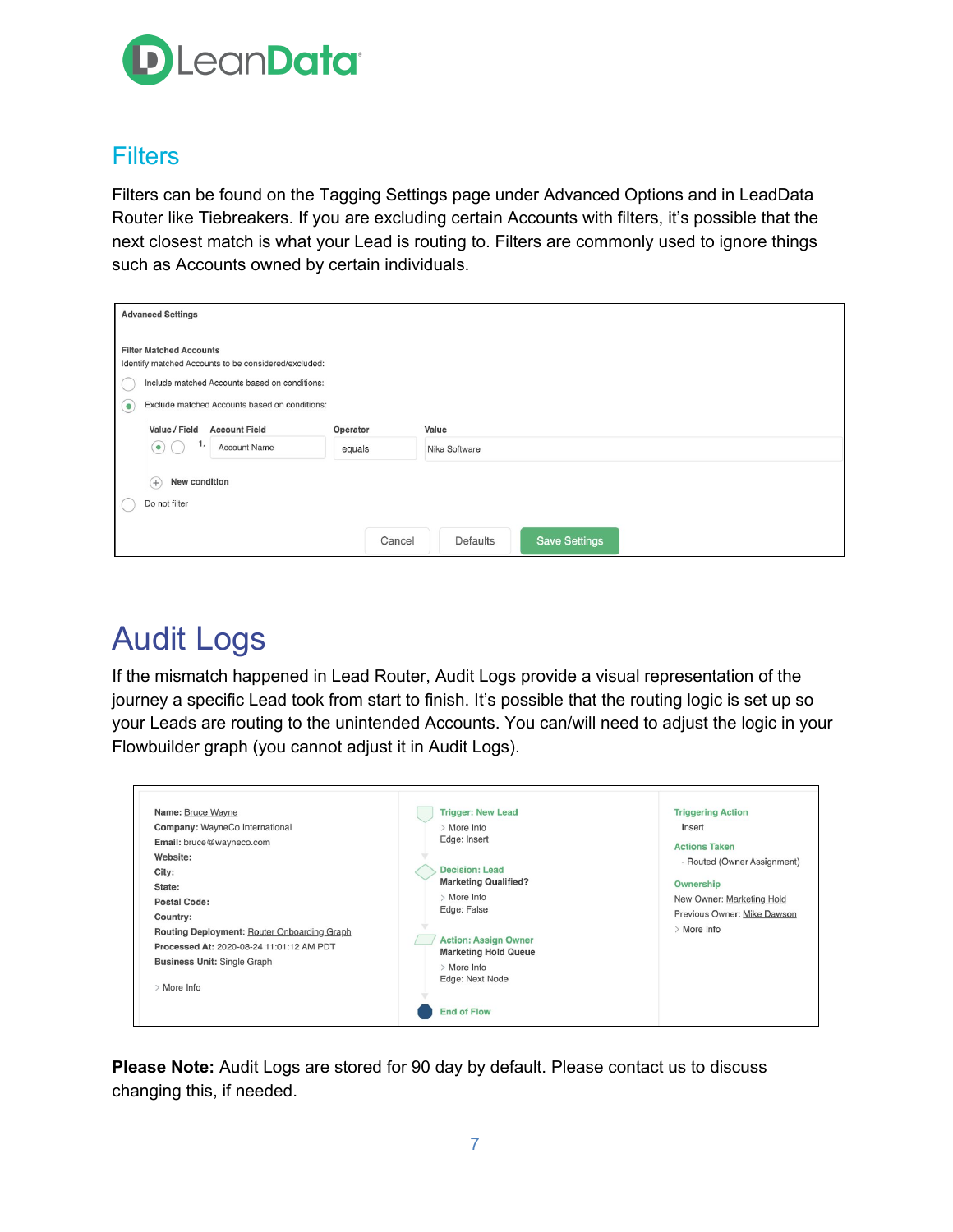

#### **To access your Audit Logs:**

- 1. Open the LeanData Admin tab, as needed.
- 2. Click on Routing to expand the menu.
- 3. Click on Audit Logs.

| Home<br>$\bigcirc$<br>Matching                                                                      | Lead<br><b>Audit Logs</b><br>All<br><b>Business Unit</b><br>$\checkmark$                                                       |                                                                                                                                                | Q Search ID, Name, Email, Owner                                                                                                     |
|-----------------------------------------------------------------------------------------------------|--------------------------------------------------------------------------------------------------------------------------------|------------------------------------------------------------------------------------------------------------------------------------------------|-------------------------------------------------------------------------------------------------------------------------------------|
| $\bigodot$<br>Routing<br>Leads<br>$\ddotmark$<br>FlowBuilder<br>Audit Logs                          | 2020-07-06<br>2020-10-04<br><b>Dates</b><br>Download                                                                           | <b>Routing Types</b><br>All<br>All<br><b>Triggers</b><br>$\vee$                                                                                | AII<br>Outcome<br>$\checkmark$<br>Previous Next                                                                                     |
| Deployment History &<br>Routing Insights<br><b>Advanced Settings</b>                                | Lead                                                                                                                           | Path                                                                                                                                           | Outcome                                                                                                                             |
| Contacts<br>Accounts<br>Opportunities<br>Cases<br><b>Round Robin</b><br><b>Territory Management</b> | Name: Steve Rogers<br>Company: Avengers<br>Email: cap@avengers.com<br>Website: avengers.com<br>City:<br>State:<br>Postal Code: | <b>Trigger: New Lead</b><br>> More Info<br>Edge: Insert<br><b>Decision: Lead</b><br><b>Marketing Qualified?</b><br>> More Info<br>11010<br>. . | <b>Triggering Action</b><br>Insert<br><b>Actions Taken</b><br>- Routed (Owner Assignment)<br>Ownership<br>New Owner: Marketing Hold |

On the Audit Log screen you will see the most recently routed records. The Audit Logs have multiple settings for searching for the exact record you need to research including:

- Business Unit
- Dates
- Routing Types
- Triggers
- Outcome
- Open search
	- Id
	- Name
	- Email
	- Owner

The Audit Logs display the record in three columns: Lead, Path, and Outcome. The columns together provide you with the information to track the routing of the record.

- **Lead Column** Provides you with the information on the Lead at the time it was routed.
- **Path Column** Provides the Router flow path that the Lead took to be routed. Includes details of each router node encountered and any decisions encountered.
- **Outcome Column** Provides the outcome of the routing including the ownership of the record before and after routing.

Audit Logs will show you all the potential matches. By clicking "Matched Accounts" you will see all of the Potential Matched Accounts identified by the LeanData Fuzzy Matching Algorithm.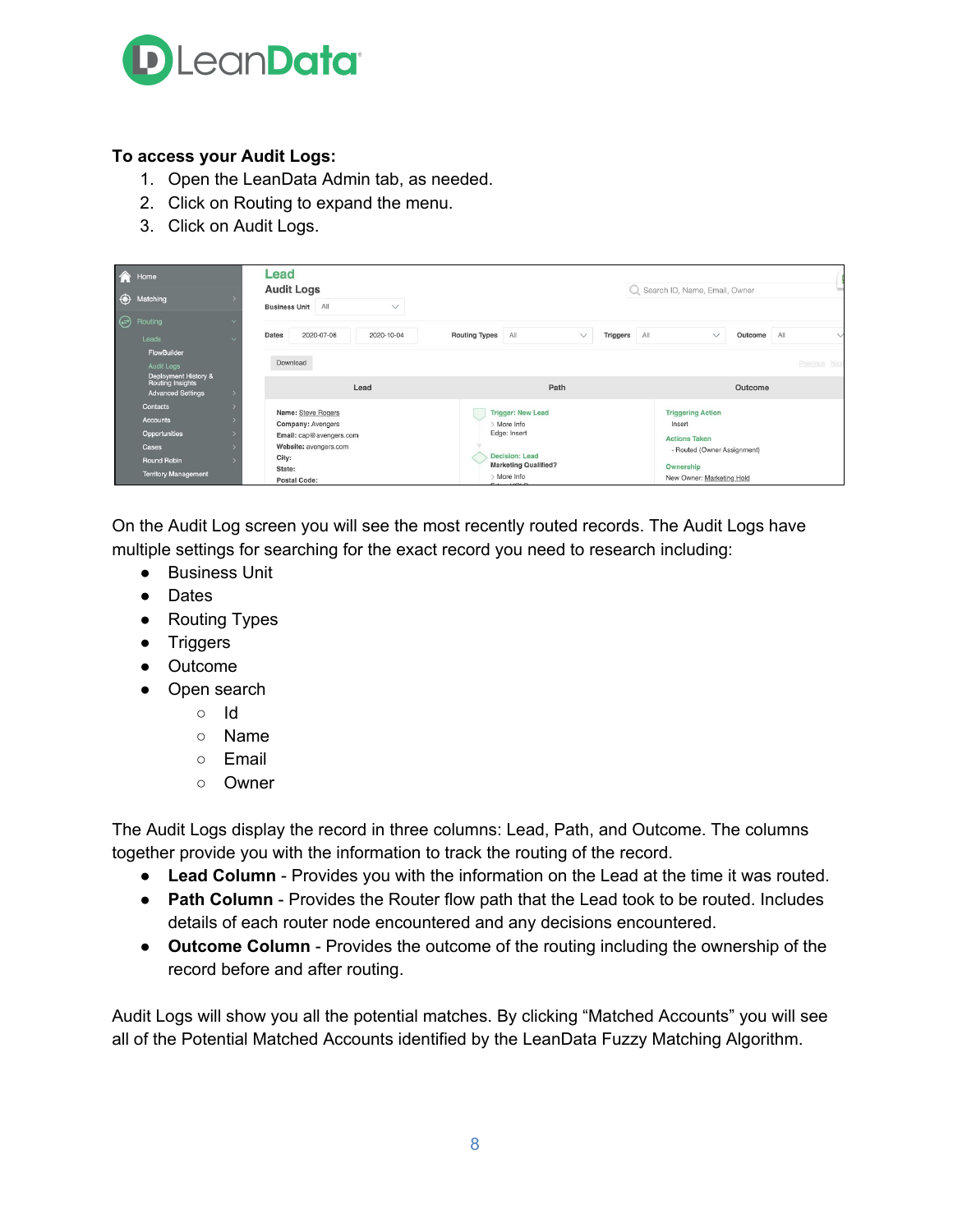

By clicking "More Info", you will be able to see exactly which filters and tiebreakers were relevant in selecting the best matched Account.

For more information on working with the Audit Logs, please refer to the Audit Logs Guide: <https://leandatahelp.zendesk.com/hc/en-us/articles/360005472793-Routing-Audit-Logs-Guide>

# <span id="page-8-0"></span>Domain Matching

Domain Matching is a setting to allow matches based solely on Domains like email addresses or websites. There are 2 options for Domain Matching:

- Always Include
- Fallback Only (Include ONLY IF no other matches are found)

| <b>Match Settings</b><br>These settings determine how matched objects are selected, prioritized, or updated.                                                                                                                                                                  |
|-------------------------------------------------------------------------------------------------------------------------------------------------------------------------------------------------------------------------------------------------------------------------------|
| <b>Allow Domain Only Matching</b>                                                                                                                                                                                                                                             |
| By default, LeanData utilizes domain matches, along with other standard criteria to form a match. This setting will allow LeanData to include records for tie-breaking<br>even if domain is the ONLY matching criteria (warning: this may pull in low quality match results). |
| Include Domain Matches<br>OFF ON                                                                                                                                                                                                                                              |
| Always Include                                                                                                                                                                                                                                                                |
| Fallback Only (Include ONLY IF no other matches are found)                                                                                                                                                                                                                    |

LeanData, does not typically recommend having this option set to **Always Include**. Having this set can cause separate Accounts with similar email addresses (wm[.leandata.edu](http://leandata.edu/) and [chs.leandata.edu](http://chs.leandata.edu/) as an example) to match incorrectly since we are matching purely off of email domain when this setting is on. Leads and Accounts that may accidentally have an incorrect domain will also match without other supporting criteria.

#### **To check domain matching settings:**

- 1. Open the LeanData Admin tab.
- 2. Click on Matching to expand the menu.
- 3. Click on Match Settings.

If you want to use Domain Matching, we recommend setting the option for Fallback Only (Include ONLY IF no other matches are found) instead of Always Include.